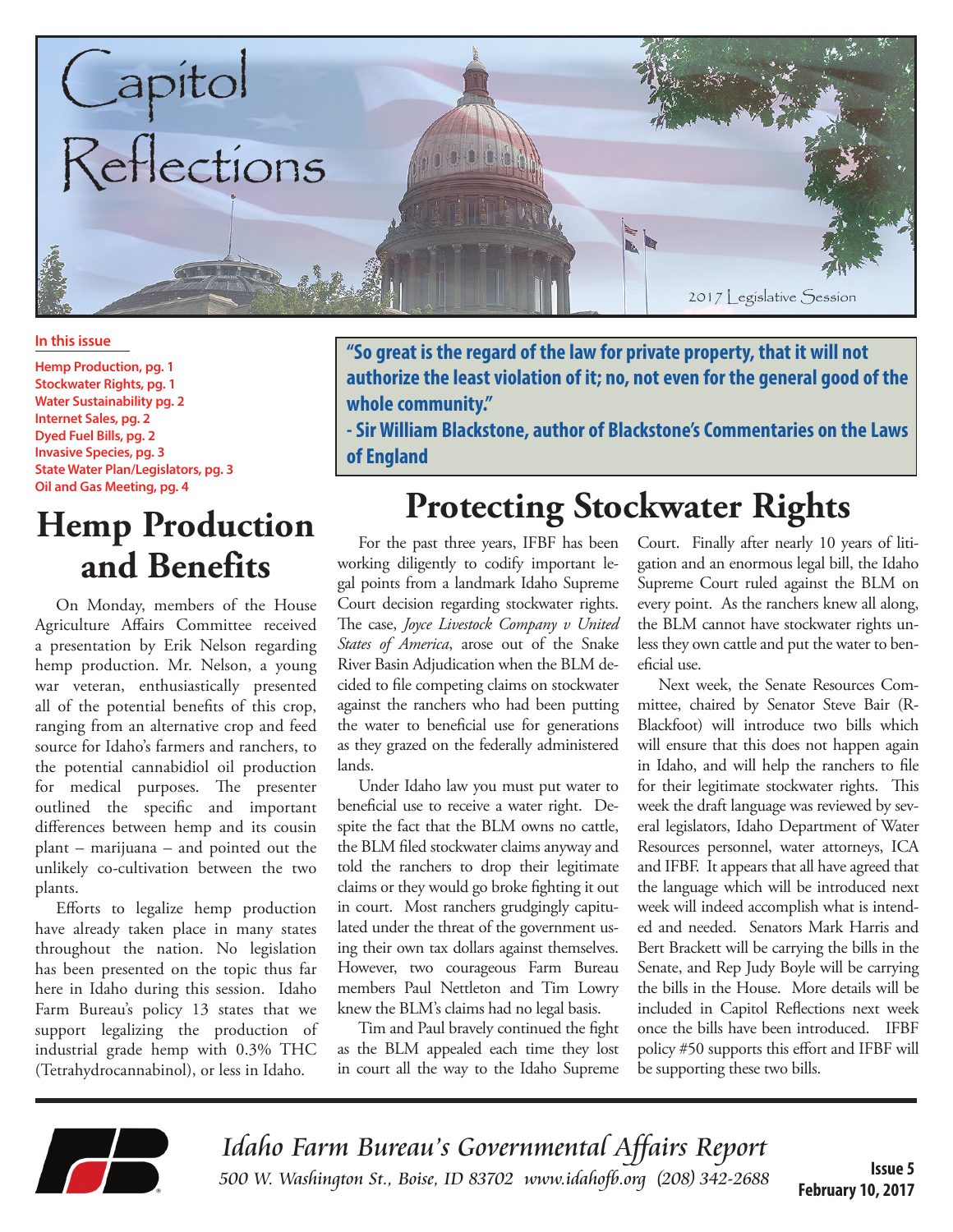### **Water Sustainability**

Members of the House Resources & Conservation Committee heard a presentation about a new section being added to the state water plan on Tuesday afternoon. Vice-Chairman of the Idaho Board of Water Resources, Jeff Raybould, presented the new section regarding water resource sustainability in Idaho and explained the development process.

By request of the Governor, the Idaho Water Resource Board took on the task of developing the new section over the past several years. Using the direction provided by the Governor, holding many public hearings throughout the state, and incorporating suggestions given by many stakeholders, the board was able to prepare the Sustainability Section that will be added to the end of the state water plan. This new section will provide further guidance in the management and development of this precious resource.

A copy of the new section can be found at: [https://www.idwr.idaho.gov/](https://www.idwr.idaho.gov/files/board/20161102-SWP-adopted-Sustainability-Section.pdf) [files/board/20161102-SWP-adopted-](https://www.idwr.idaho.gov/files/board/20161102-SWP-adopted-Sustainability-Section.pdf)[Sustainability-Section.pdf](https://www.idwr.idaho.gov/files/board/20161102-SWP-adopted-Sustainability-Section.pdf)

"*Sustainability is the active stewardship of Idaho's water resources to satisfy current uses and assure future uses of this renewable resource in accordance with State law and policy."* ~ Sustainability Section, Idaho State Water Plan.

## **Sales Tax on Out of State Purchases (Internet Sales)**

For at least the fifth time, Rep Lance Clow (R-Twin Falls) has introduced a bill to ensure that all purchases made by Idaho citizens are subject to sales tax, regardless of whether they are over the internet or through a catalog or some other means. This year his bill, H155, seeks to expand the definition of a retailer engaged in business within the state. He is primarily basing his bill upon efforts in New York and North Dakota. When a retailer achieves sales of more than \$10,000 in Idaho, they are required to collect and submit sales tax on all the sales within the state if they have an agreement with someone in this state that refers people to their business either through a website or some other means.

This would cause a huge problem for any farmers or other businesses that are exempt from sales tax on production items. Many farmers purchase herbicides, parts, supplies

and other items which are specifically exempt from sales tax online. Many web portals do not provide a way to differentiate if a sale is tax exempt or not. The sponsor has stated in the past that a farmer would need to submit an ST 101 form to the business which authorizes tax free sales on production items. However, many web-based retailers are not equipped to track or monitor those exemptions, so the sales would likely be taxed.

Another concern is the need for the Idaho State Tax Commission to reach out beyond our state borders to audit the sales tax submissions of businesses located out of our state. Does this mean the Tax Commission will need more auditors? Will they scrutinize those out-of-state businesses as carefully as in-state businesses? **IFBF policy #124 opposes the collection of tax on outof-state goods purchased by Idaho citizens**.

# **Dyed Fuel Enforcement and Dyed Fuel Exemption Elimination Bills Introduced**

Last week, Chairman Bert Brackett (R-Rogerson), introduced a dyed fuel enforcement (DFE) bill in the Senate Transportation Committee. The original bill, S1044, was replaced Thursday by S1072, which is an identical bill but contains language addressing "incidental crossing" of a road or highway by an offhighway vehicle using dyed fuel. The new language was included in S1072 at the request of the mining industry.

Also introduced this week by Jerry Deckard of CapitolWest Public Policy and Sen. Chuck Winder (R-Boise) was S1052, a bill which eliminates Idaho's dyed fuel exemption. Diesel sales in Idaho would be restricted to clear fuel. Off-road

users and political subdivisions currently allowed to use dyed fuel on highways would be required to submit refund requests to the tax commission for clear fuel use if S1052 passes. IFBF policy 116- Fuel Tax says ". . . *We oppose taxing dyed fuel."* **IFBF opposes S1052**.

At the start of the 2017 Legislature, suggestions for amendment were made by IFBF and a number of groups, but none were included in S1044. The mining industry's "incidental crossing" was included in S1072. No other language in S1072 was changed.

IFBF has four remaining concerns: 1) federal funding of the DFE program, 2) information sharing with the federal government, 3) bulk storage tank inspection at the farm or worksite and 4) potential significant penalties for the first violation.

Last year IFBF's suggestions included utilizing only existing state resources and personnel; sole jurisdiction of an DFE program by the state of Idaho; no information sharing with the federal government or Internal Revenue Service; no joint jurisdiction with the IRS, limitation of enforcement actions to a single incident; enforcement actions not creating probable cause to inspect other diesel-powered vehicles or bulk storage tanks owned by the company or farm.

S1072 allows for the use of *"other funding as may be available."* This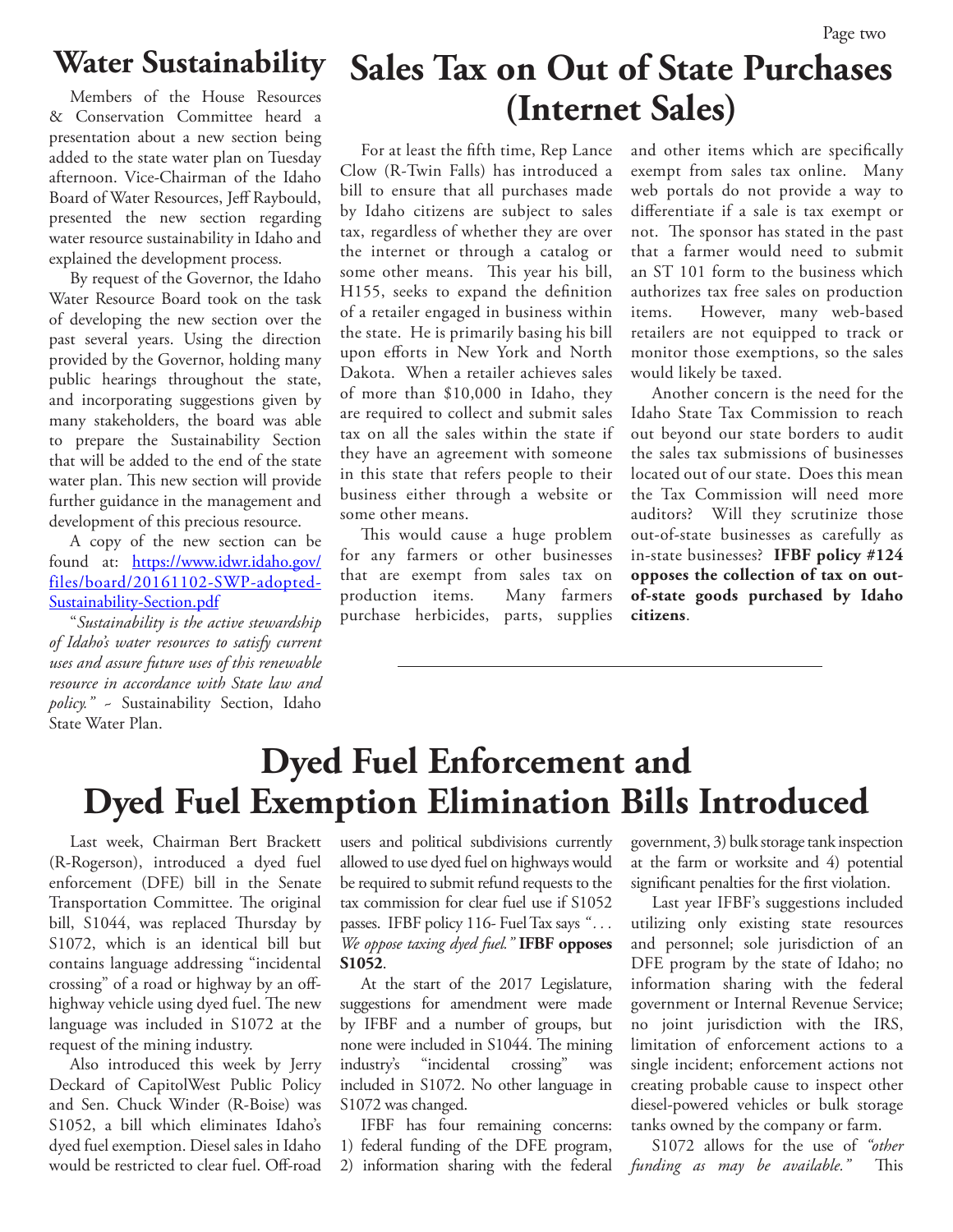# **Dyed Fuel Enforcement**

#### continued from page 2

concerns IFBF a great deal; because most other state's DFE programs are funded by federal enforcement grants. IFBF does not want to build a large enforcement bureaucracy with state or federal funds. Enforcement grants could allow this to happen as the federal money would obviously have conditions attached to it. Utilization of these grants may lead to an expansion of the program or information sharing with the federal government. Language in the bill addressing this information sharing concern says "*The provisions of this section shall not be construed to require an agency of the state to report any violations to the federal government unless otherwise required to do so."* This language concerned stakeholders to varying degrees, language was offered, but it remains unchanged. IFBF thinks it should be a simple, clear "shall not" statement.

S1072 is silent on bulk storage tanks at the farm or worksite. This is troubling because extremely high DFE program fines have occurred in states which allow going back to the bulk storage tank at the worksite or farm and including the amount of fuel gone from the bulk storage tank in the penalty. Although language in S1072 specifically addresses inspection of a vehicle's fuel tanks, IFBF thinks a specific bulk tank exclusion in the bill should be included in the bill to provide future protection to the farm and worksite.

Penalties utilize original language in 63-2460 IC says "*Any person who violates any provision of this chapter or violates any provision of Idaho law relating to the assessment and collection of any unpaid tax or fee associated with this chapter is guilty of a misdemeanor, unless the violation is declared a felony by any other law of this state. Any person so convicted of a misdemeanor shall be punished by a fine of not less than one hundred dollars (\$100*) *nor more than one thousand dollars (\$1,000.)"* Additionally a civil penalty of \$250 and costs is levied for the first offense. Included in S1072 are new penalties of a civil penalty not to exceed \$10.000 for fourth and subsequent violations and a \$1,000 penalty for refusal to allow the

vehicle to be tested.

The bill establishes that a DFE action can only take place during a traffic stop as a secondary action or at a fixed or portable ITD inspection station. State, city, or county law enforcement officers or an authorized ITD employee can conduct the dyed fuel test. If the bill passes, negotiated rulemaking will be conducted by ITD, ISP, and ITC; with no lead agency designated by the legislation.

S1072 contains a number of provisions with which IFBF has no issue: information and education prior to effective date, program evaluation after five years, dyed fuel use on roads for disaster relief during a federally declared emergency and a grace period for the purchase of diesel vehicles previously owned by governmental entities.

**Idaho Farm Bureau opposes S1072 as written**, but will continue to discuss amendments on the four issues of concern. This opposition is not intended to make a perfect bill, but to provide additional security and protection to the agriculture and construction industries.

# **Comprehensive Invasive Species Bill Introduced**

This week, Sen. Mark Harris (R-Soda Springs) introduced S1068, a bill that deals not only Quagga and Zebra mussels, but all invasive species in Idaho. S1068 establishes the "Office of invasive species policy" within the Office of Species Conservation. The administrator will act as policy advisor to the Departments of Agriculture, Fish and Game, Parks and Recreation and other state, local, federal and private sector agencies to combat

invasive species infestation throughout Idaho.

The administrator is appointed by the Governor and is the individual in the state tasked to oversee and coordinate all invasive species programs in Idaho. The office will coordinate interstate activities, create cost estimates, pursue funding, create awareness campaigns and provide input on community, tribal and federal plans.

S1068 directs the Department of

Agriculture to do a number of things, including the development of long-term strategic plans for all invasives, writing grants, harmonization of regulations, identification and entry into cooperative agreements with appropriate entities, the establishment of funding partnerships and reporting annually to the Senate and House Agriculture Committees. The bill also strengthens the watercraft inspection provision of the law.

### **Notifying Legislator of Changes to the State Water Plan**

A Farm Bureau bill sponsored by Representative Clark Kauffman (R-Filer) was introduced this week in the House Resources & Conservation Committee. H140 would amend Idaho Code 42-1734B to direct the Idaho Water Resource Board to notify each

member of the legislature when there is a change to the Comprehensive State Water Plan. Article XV, section 7 of the Idaho Constitution allows the Legislature 60 days from the first day of a regular session to accept or reject any change made to the plan. The

Idaho Farm Bureau believes the change outlined in H140 will ensure that the state water plan development process remains transparent. Idaho Farm Bureau Policy #37 supports this concept. **IFBF supports H140.**